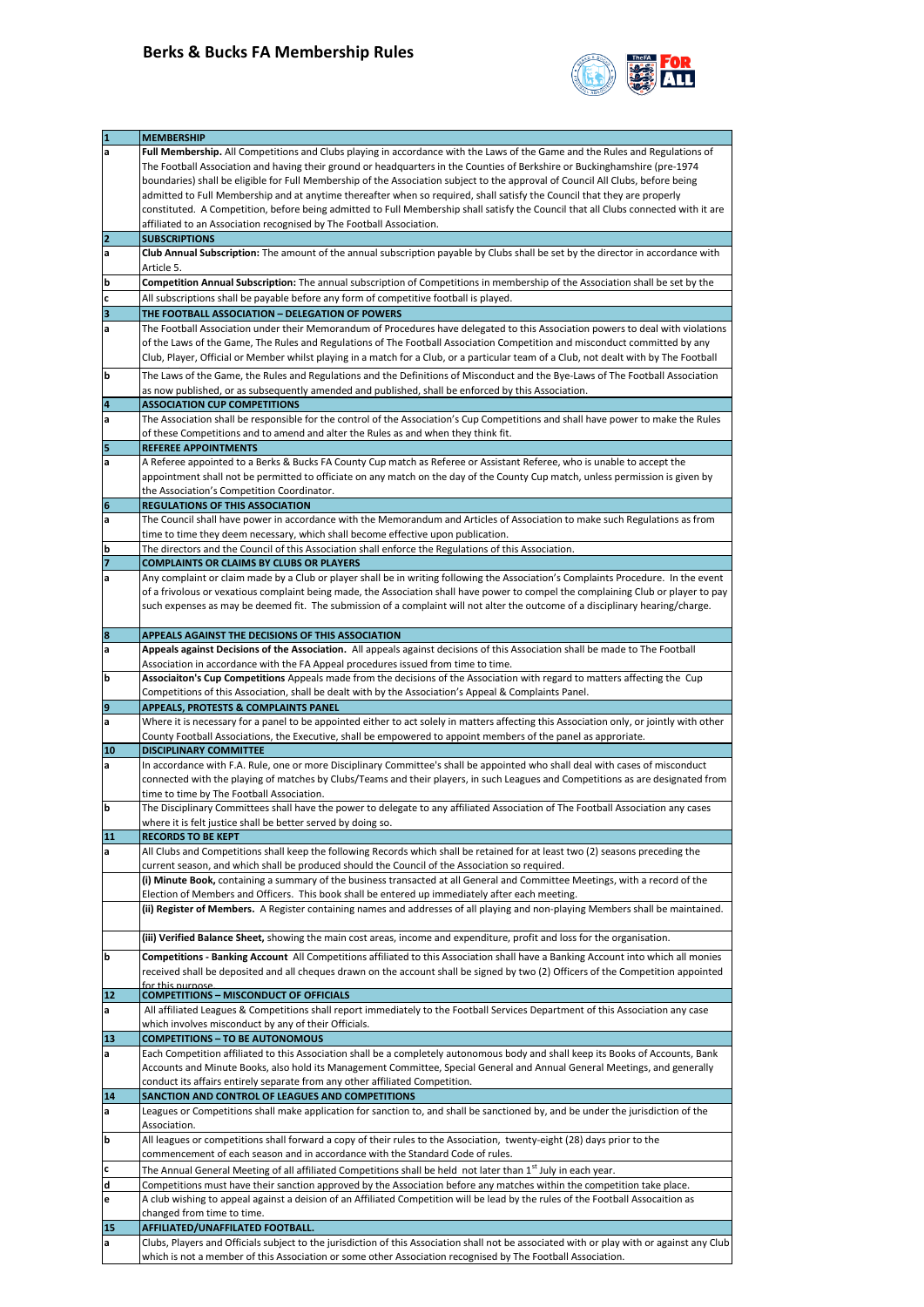| b                           | Unaffiliated Clubs shall not compete in any Competitions sanctioned by and affiliated to this or any other Association.                 |
|-----------------------------|-----------------------------------------------------------------------------------------------------------------------------------------|
| c                           | Once accepted into Membership a Club shall not change its name or present itself as another name locally without the permission         |
|                             | of the Association.                                                                                                                     |
| 16                          | <b>CHEQUE PAYMENTS</b>                                                                                                                  |
| a                           | Berks & Bucks FA will not accept cheques as a form of payment.                                                                          |
| 17                          | <b>CORRESPONDENCE</b>                                                                                                                   |
| a                           | Any Player, Club, League or Competition failing to reply to an official communication within the stipulated period of fourteen (14)     |
|                             | days when requested to do so, shall be fined the sum of £20                                                                             |
|                             | <b>LEAGUES AND COMPETITIONS RULES</b>                                                                                                   |
| 18                          |                                                                                                                                         |
| a                           | All Leagues and Competitions sanctioned by the Association shall observe the Rules and Regulations of The Football Association and      |
|                             | the Association. Any Rule, Regulation or practice of any such League or Competition which is inconsistent with the Rules and            |
|                             | Regulations of The Football Association or the Association shall be void and unenforceable.                                             |
| b                           | For the avoidance of doubt, the fact that a League or Competition has been sanctioned by the Association shall not render               |
|                             | enforceable any such Rule, Regulation or practice which would otherwise be void and unenforceable under the Rules of The                |
|                             | Football Association or the Association.                                                                                                |
| 19                          | <b>CHANGE OF CLUB NAME/CHANGE OF OFFICIALS</b>                                                                                          |
| a                           | No Club shall change its affiliated name after affiliation, except with the consent of the Association and on payment of a fee of       |
|                             | £20.00. Once accepted into Membership a Club shall not change its name without the permission of the Association. The                   |
|                             | Association reserves the right to refuse the use of a club name whose name is deemed inappropriate or offensive to others. Any          |
|                             | newly formed club wishing to use a name previously in existence within Berks & Bucks FA must have its name approved by the              |
|                             | Chief Executive. The Association reserves the right to refuse a name in the interests of the grassroots football community.             |
|                             | Any changes made during the season from that submitted during affiliation shall be notified to the Association or amended via the       |
| a                           |                                                                                                                                         |
|                             | Whole Game System within seven (7) days, failing which a Club shall be liable to a fine of £20.                                         |
| 20                          | PRECENDENCE OF CUP COMPETITIONS                                                                                                         |
| a                           | The following Order of Precedence shall be observed for Cup Competitions:                                                               |
|                             | The Football Association Cup Competitions.<br>(i)                                                                                       |
|                             | The Berks and Bucks Football Association Cup Competitions.<br>(ii)                                                                      |
|                             | (iii) The Cup Competitions affiliated to The Berks and Bucks Football Association. In the following Group Order of Precedence.          |
|                             |                                                                                                                                         |
|                             | Group One - Formed between 1878-1899                                                                                                    |
|                             | Group Two - Formed between 1900-1939                                                                                                    |
|                             | Group Three - Formed between 1940-1969                                                                                                  |
|                             | Group Four - Formed between 1970-1999                                                                                                   |
|                             | Group Five - Formed between 2000-Present Day                                                                                            |
| b                           | Where any question of precedence arises in any one Group, priority shall be given to the Cup Competition having the earlier date of     |
|                             | formation. Cup Fixtures made on original dates shall take precedence over re-arranged fixtures and/or replayed matches.                 |
|                             |                                                                                                                                         |
|                             |                                                                                                                                         |
| c                           | All Semi-Finals or Final Ties shall take precedence over Qualifying Rounds.                                                             |
| $\operatorname{\mathsf{d}}$ | All Competitions shall issue each season, a list of the dates of each Cup Round of their Competition at the same time as Clubs are      |
|                             | invited to enter the Competition. Failure to do so shall mean that the Competition concerned shall have no precedence over other        |
|                             | Cup Competitions or League Fixtures.                                                                                                    |
| e                           | Subsidiary Competitions sanctioned by The Football Association or by this Association or any other County Association shall not         |
|                             |                                                                                                                                         |
|                             | have any precedence over the Competitions listed in (a) to (c) above, and shall not have precedence over each other.                    |
| 21                          | <b>PARTICIPANTS - AWARDS</b>                                                                                                            |
| a                           | The Association shall have power to award suitable mementos to participants who represent this Association, and the Association         |
|                             | shall decide under what conditions such awards shall be made.                                                                           |
| 22                          | PLAYERS SELECTED TO REPRESENT THIS ASSOCIATION                                                                                          |
| a                           | When a Player has been selected by this Association to play or attend as a Reserve in a Representative match, no Club affiliated to     |
|                             | this Association shall ask or permit the player to play for them in a match during the twenty-four (24) hours immediately preceding     |
|                             | the time of kick-off of the Representative Match and shall release the player selected from all commitments on the day of the           |
|                             |                                                                                                                                         |
|                             | Representative Match.                                                                                                                   |
| 23                          | DIVISIONS OF THE ASSOCIATION                                                                                                            |
| a                           | The area of the Association shall be divided by the directors into four (4) areas as follows, each of the areas shall have two (2) area |
|                             | leads to support the League representatives in that given area.                                                                         |
| b                           | North - The Local Authority areas of Milton Keynes & Aylesbury Vale                                                                     |
| $\mathbf c$                 | South - The Local Authority areas of Chiltern, South Bucks & Wycombe                                                                    |
| d                           | East - The Local Authority areas of Bracknell Forest, Royal Borough of Windosr & Maidenhead, Wokingham & Slough                         |
| e                           | West - The Local Authority areas of Reading, Vale of White Horse, South Oxfordshire and West Berkshire                                  |
| $\mathbf f$                 | Note: The above County and Municipal areas are those existing before the Boundary Commission changes which became effective             |
|                             | on 1 <sup>st</sup> April 1974                                                                                                           |
| 24                          | <b>COUNCIL MEMBERS' ADMISSIONS TO GROUNDS</b>                                                                                           |
| a                           |                                                                                                                                         |
|                             | Each Member of the Council shall be provided with a card of authority (which shall not be transferable) and upon production of this     |
|                             | authority all Clubs and competitions in membership of this Association shall admit the holder to their grounds and stands.              |
| 25                          | COUNCIL MEMBERS' LONG SERVICE MEDAL                                                                                                     |
| a                           | A Member of the Council, who has served upon the Council for fifteen (15) consecutive seasons or for eighteen (18) seasons in all,      |
|                             | shall be awarded a suitable memento.                                                                                                    |
| 26                          | <b>COUNCIL MEETINGS</b>                                                                                                                 |
| a                           | The Chairperson shall determine the dates on which the Council shall meet, and shall be empowered to vary such dates or to call         |
|                             | additional Meetings as deemed necessary.                                                                                                |
|                             | <b>RECORD OF ATTENDANCE</b>                                                                                                             |
| 27                          |                                                                                                                                         |
| a                           | A record shall be kept of the attendance of Members at each Meeting.                                                                    |
| 28                          | <b>NOTICE OF MOTION</b>                                                                                                                 |
| a                           | Notices of all intended motions shall be given in writing to the Chief Executive ten (10) working days previous to the meeting, and     |
|                             | such notices shall be placed on the Agenda in the order received. In the absence of the Member in whose name it stands, the             |
|                             | motion shall not be proceeded with unless they have given written authority to some other Member to proceed with it.                    |
| 29                          | <b>ORDER OF PROCEEDINGS</b>                                                                                                             |
| a                           | The Business before the meeting as stated on the Agenda shall be proceeded with in such order as the Chairperson may direct.            |
| 30                          | <b>MODE OF DISCUSSION</b>                                                                                                               |
| a                           | Each Member on speaking shall rise and address the Chairperson and not to any other Member of the Council and shall not speak           |
|                             | for a longer period than five minutes on any one question. When two or more Members rise at one time the Chairperson shall              |
|                             | decide who shall have priority of speaking and shall have power to check or call to order a speaker. Whenever the Chairperson rises     |
|                             | to speak, a Member shall not rise until the Chair has been resumed. The ruling of the Chairperson on any question under the             |
|                             | Standing Orders, or on points of order or explanation shall be final.                                                                   |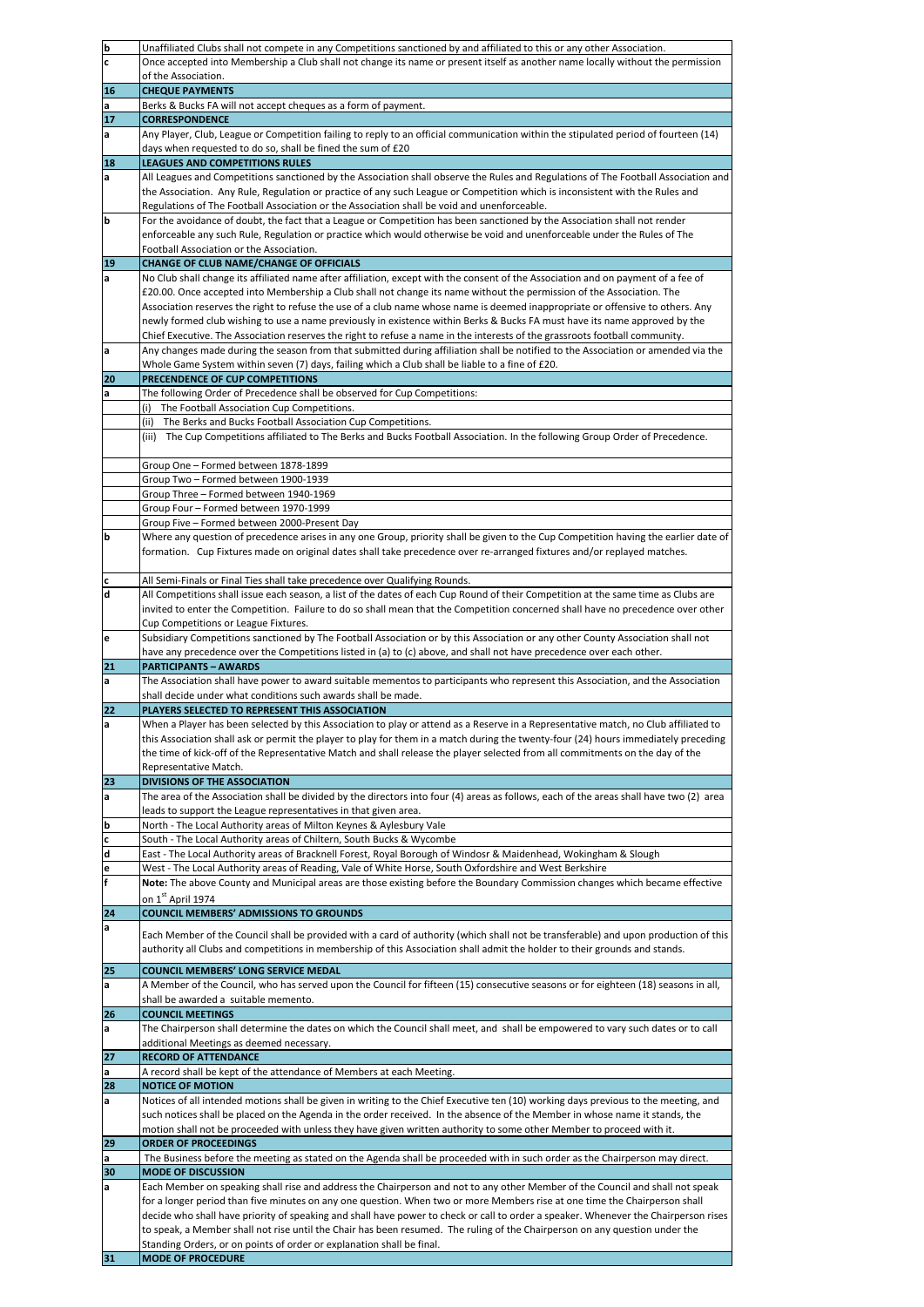| a                       | No Member shall speak twice on any question, unless permission is given to explain or the attention of the Chairperson be called to                                                                             |
|-------------------------|-----------------------------------------------------------------------------------------------------------------------------------------------------------------------------------------------------------------|
|                         | a point of order, except the mover of the original resolution of an amendment that displaces an original resolution. When an                                                                                    |
|                         | amendment is moved upon a proposition, no further amendment shall be moved or considered until the first is disposed of. Any                                                                                    |
|                         | number of amendments may be brought forward in succession and the question shall be put in such a manner that if an                                                                                             |
|                         | amendment be negatived another may be moved upon the original proposition, but if the amendment be affirmed it shall form the                                                                                   |
|                         | proposition under consideration whereupon further amendments may be moved. When these have all been disposed of the                                                                                             |
|                         | question shall ultimately be put upon the original or amended proposition as the case may be, in order to its being passed as a                                                                                 |
|                         | resolution.<br><b>OBJECTIONAL BUSINESS</b>                                                                                                                                                                      |
| 32<br>a                 | If the Chairperson shall be of the opinion that any motion proposed to be made is of an objectionable character they may at once                                                                                |
|                         | put it to the vote (on which there shall be no discussion) whether it shall be entertained or not, and if two-thirds of the Members                                                                             |
|                         | present decide not to entertain such a motion the matter is disposed of for that meeting.                                                                                                                       |
| 33                      | <b>MODE OF VOTING</b>                                                                                                                                                                                           |
| a                       | The Chairperson shall determine the most appropriate mode of voting and communicate this prior to the commencement of any                                                                                       |
|                         | vote. If on a decision being taken the votes recorded are equally divided the Chairperson is entitled to give a casting vote.                                                                                   |
| 34                      | <b>RESCINDING RESOLUTIONS</b>                                                                                                                                                                                   |
| a                       | A Resolution shall not be rescinded at the Meeting of the Council at which it has been passed unless the motion to rescind shall be                                                                             |
|                         | carried by three-quarters of the Members present and voting.                                                                                                                                                    |
| 35                      | <b>COMMITTEES OF THE WHOLE COUNCIL</b>                                                                                                                                                                          |
| a                       | The Council by vote may resolve itself into a Committee of the Whole Council and whilst in Committee there shall be no restriction<br>as to the number of times a Member may speak to the question.             |
| 36                      | <b>CONDUCT OF COUNCIL/BOARD MEMBERS</b>                                                                                                                                                                         |
| a                       | All Council and Board members shall sign up to the Berks & Bucks FA Code of Conduct. Any breach of this conduct will be dealt with                                                                              |
|                         | in accordance with the code.                                                                                                                                                                                    |
| 37                      | <b>COUNCIL CLOTHING/ATTIRE</b>                                                                                                                                                                                  |
| a                       | Appropriate clothing shall be worn for the occasion at all times. Members of Council may wish to dress in Berks & Bucks FA                                                                                      |
|                         | branded clothing as supplied when reperesenting the County at Council meetings and/or events Identification badges should be                                                                                    |
|                         | worn when representing the County.                                                                                                                                                                              |
| 38                      | SENSITIVITY OF INFORMATION                                                                                                                                                                                      |
| a                       | Council & Board is required to ensure that they act in accordance of the terms of Reference from the group in which they belong at                                                                              |
|                         | all times. Information discussed is not to be discussed publicly until minutes of meetings have been received and adopted or with                                                                               |
|                         | prior approval of the Chairperson of the event.                                                                                                                                                                 |
| 39<br>a                 | <b>TRANSPARENCY</b><br>No member of the Council/Board shall be allowed to vote on any matter that may come up for discussion where it may be deemed                                                             |
|                         | to present a conflict of interest. The Chairperson of the Council may at his discretion request such member(s) to withdraw whilst                                                                               |
|                         | the matter is being discussed.                                                                                                                                                                                  |
| 40                      | <b>VOTING AT AGM/COUNCIL MEETINGS</b>                                                                                                                                                                           |
| a                       | A motion having been passed through Council should have the support of Council members at the subsequent AGM.                                                                                                   |
| 41                      | <b>COMMUNICATION</b>                                                                                                                                                                                            |
| a                       | In the interests of transparency and consistency, all mass communications sent to members of the Association (Council, Clubs,                                                                                   |
|                         | Competitions, Referees) should also be copied to the Chief Executive Officer of the Association.                                                                                                                |
| 42                      | <b>INCLUSION ADVISORY GROUP</b>                                                                                                                                                                                 |
| a                       | The Inclusion Advisory Group has the following roles within the Association                                                                                                                                     |
|                         | (i) support the development of good relationships with the local community, so that football can be used to create positive                                                                                     |
|                         | opportunities and increase participation for all                                                                                                                                                                |
|                         | (ii) educate individiuals, clubs and competitions on equality issues in grassroots football.<br>(iii) improve the football environment through eliminating bullying, harassment and any form of discrimination. |
|                         | (iv) Act as a check and challenge opportunity for the Association to ensure delivery against inclusion.                                                                                                         |
| 43                      | YOUTH COUNCIL                                                                                                                                                                                                   |
| a                       | The Youth Council has the following roles within the Association                                                                                                                                                |
|                         | (i) Represent and communicate the views of young people in the county regarding mini-soccer and youth football.                                                                                                 |
|                         | (ii) to work on projects to meet identified needs in mini-soccer and youth football across the County.                                                                                                          |
|                         | (iii) Actively engage in and promote partnership working to identify additional opportunities.                                                                                                                  |
|                         | (iv) Act as representatives of young people at relevant events and functions.                                                                                                                                   |
|                         | (v) Act as a check and challenge opportunity for the Association to ensure delivery against football for young people.                                                                                          |
| $\mathbf b$             | A Maximum of two (2) members from the Youth Council will be elected to serve on the main Council for a period of three (3) years.                                                                               |
|                         | Members are eligible for re-election but must be between the ages of 14-25.<br>A member ceases to be a represenative of the Youth Council on Council on the AGM following their 25th birthday.                  |
| c<br>44                 | <b>AREA MEETINGS</b>                                                                                                                                                                                            |
| a                       | The Area meetings will be chaired by the Area Lead. As of 2021 the area lead will be appointed by the Officers delegated by the                                                                                 |
|                         | board, on reciept of an application detailing their creditionals.                                                                                                                                               |
|                         | (i) Represent and communicate the views of grassroots football.                                                                                                                                                 |
|                         | (ii) Act as a check and challenge opportunity for the Association to ensure delivery is relevant to the needs of football.                                                                                      |
| b                       | Area meetings will be held at least one (1) calendar month prior to the advertised Council meeting dateschaired the area                                                                                        |
|                         | leads with involvement from all departments of the Association.                                                                                                                                                 |
| $\mathbf c$             | Area Meeting - Area leads are to be appointed by the officers delegated by the board, on receipt of an application detailing their<br>credentials                                                               |
| $\overline{\mathsf{d}}$ |                                                                                                                                                                                                                 |
|                         | Area meetings will be held at least one (1) calendar month prior to the advertised Council meeting dateschaired the area                                                                                        |
|                         | leads with involvement from all departments of the Association.<br>Areas meetings are to be held in convienent location within area.                                                                            |
| $\frac{e}{f}$           | Each Area Meeting shall conduct its business in accordance with any terms of reference as set by the Association from time to time                                                                              |
| 45                      | <b>LEAGUE REPRESENTATIVES</b>                                                                                                                                                                                   |
| a                       | As of 2021 League Representatives must be elected at the league AGM. This position must be part of the Management Committee                                                                                     |
|                         | of the league it which it represents.                                                                                                                                                                           |
| b                       | Those persons elected as League Representatives shall hold office for a period of three years following the Annual General Meeting                                                                              |
|                         | at which their election is announced but shall be eligible for re-election.                                                                                                                                     |
| $\mathbf c$             | All persons associated with the Association must comply with safeguarding and Code of conduct as advised by the Board & The                                                                                     |
|                         | Football Association from time to time.                                                                                                                                                                         |
| d                       | No Individual will be permitted to represent more than one league at a given time.                                                                                                                              |
| 46                      | <b>EDUCATION REPRESENTATIVE</b>                                                                                                                                                                                 |
| a                       | The Education Representative is to be appointed by the officers delegated by the board, on receipt of an application detailing their                                                                            |
|                         | creditionals.                                                                                                                                                                                                   |
| b                       | The Association may in its absolute discretion at any time appoint ad hoc Advisory groups and working groups to deal with                                                                                       |
|                         | footballing matters as it sees fit.                                                                                                                                                                             |